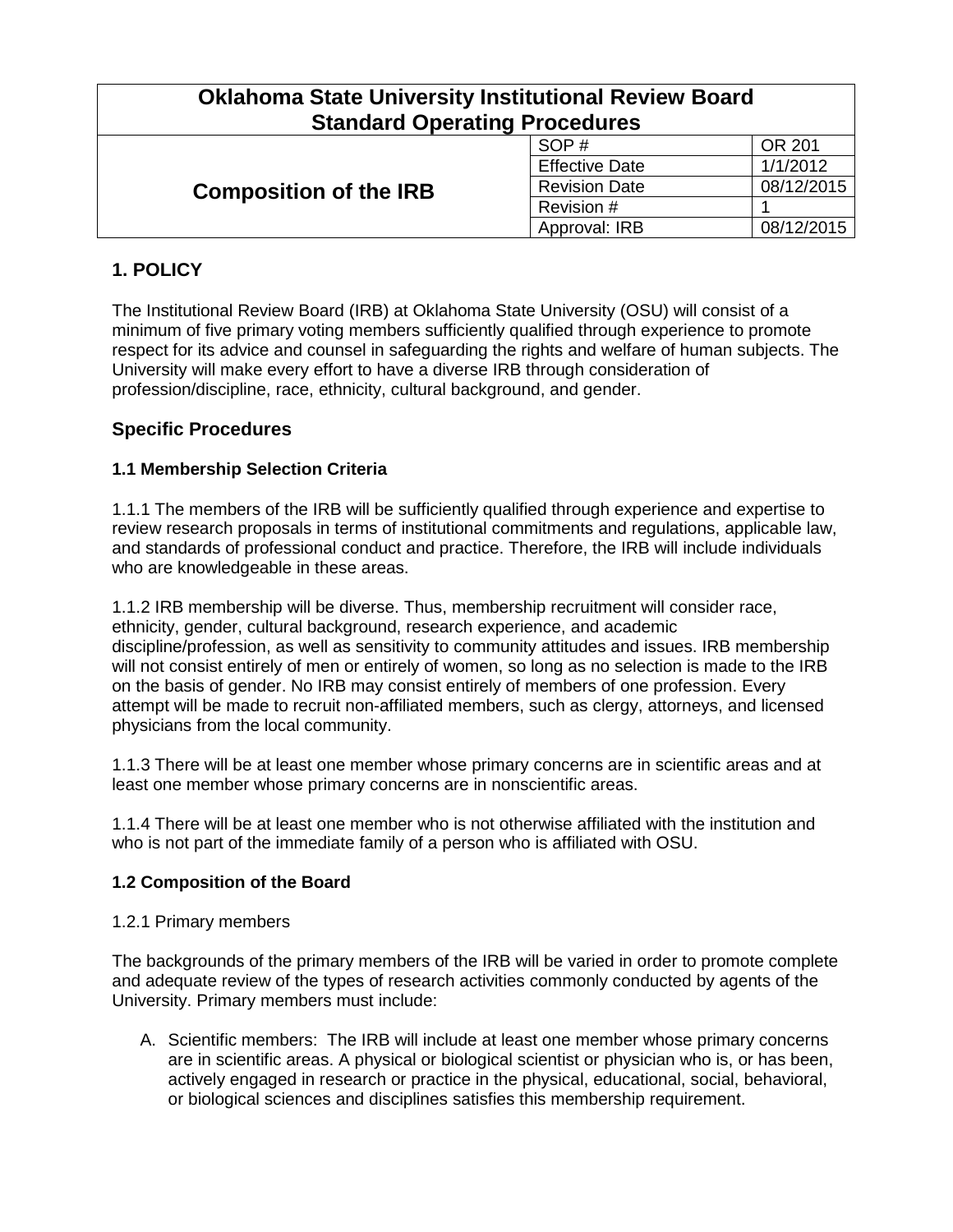- B. Nonscientific member: The IRB will include at least one member whose primary concerns are in nonscientific areas. Nonscientific members are individuals whose background, training, and occupation predisposes them to view research from a vantage point that is external to any biomedical or behavioral scientific discipline. These members have little or no scientific or medical training and do not currently hold positions that involve scientific research or clinical practice (e.g., administrative positions).
- C. Nonaffiliated member(s): The IRB will include at least one member who is not otherwise affiliated with OSU and who is not part of the immediate family of a person affiliated with OSU. As a result, an individual could not be considered for IRB membership as a nonaffiliated member if he/she is a retiree of the university or has a spouse, parent, child, or sibling currently affiliated with OSU. However, a graduate of OSU from at least one year prior or someone whose family member attended OSU in the past could be considered. The nonaffiliated member(s), who can also serve as either a scientific or nonscientific member, must be knowledgeable about the local community and be willing to discuss issues and research from that perspective. Consideration will be given to recruiting individuals who speak for the communities from which OSU Investigators draw research subjects. The nonaffiliated member(s) will not be vulnerable to intimidation by other IRB members, and their services will be fully utilized by the IRB.
- D. Vulnerable Populations: When the IRB reviews research involving a vulnerable population, including categories of subjects vulnerable to coercion or undue influence, the review process will include one or more individuals who are knowledgeable about and experienced in working with these subjects. If the IRB regularly reviews such research (e.g., research involving prisoners), consideration will be given to including one or more individuals knowledgeable about and experienced in working with these subjects on the IRB.
- E. Special Consultants: The IRB chair, or designee, may invite individuals with competence in special areas to assist in the review of issues that require expertise beyond, or in addition to, that available on the IRB. These individuals will not vote with the primary and alternate members of the IRB and their presence or absence will not be used in establishing a quorum for a convened IRB meeting. Consultants will be used at the chair's or designee's discretion, or when requested by a board member.
- F. Chair/Vice chair: The individuals appointed as the IRB chair and vice chair will be highly respected individuals, who are members of the OSU faculty. These individuals will be capable of chairing convened meetings of the IRB and facilitating matters brought before it with fairness and impartiality.
- G. The IRB manager will be a primary voting member of the IRB, which will allow for effective management of the day-to-day activities of the IRB and the efficient review of certain IRB applications. The IRB coordinator will be an alternate member of the IRB. The IRB manager and coordinator will make determinations about which human subjects research proposals submitted to the IRB qualify for exempt status.

#### 1.2.2 Alternate members

Alternate members are qualified voting members of the IRB who serve as designated alternates to primary members. Alternate members possess similar qualifications to those of primary members but they are not expected to attend every IRB meeting. An alternate member may be designated for more than one primary member. The chair, or designee, may ask an alternate member to attend an IRB meeting in order to draw on his/her expertise in an area that may be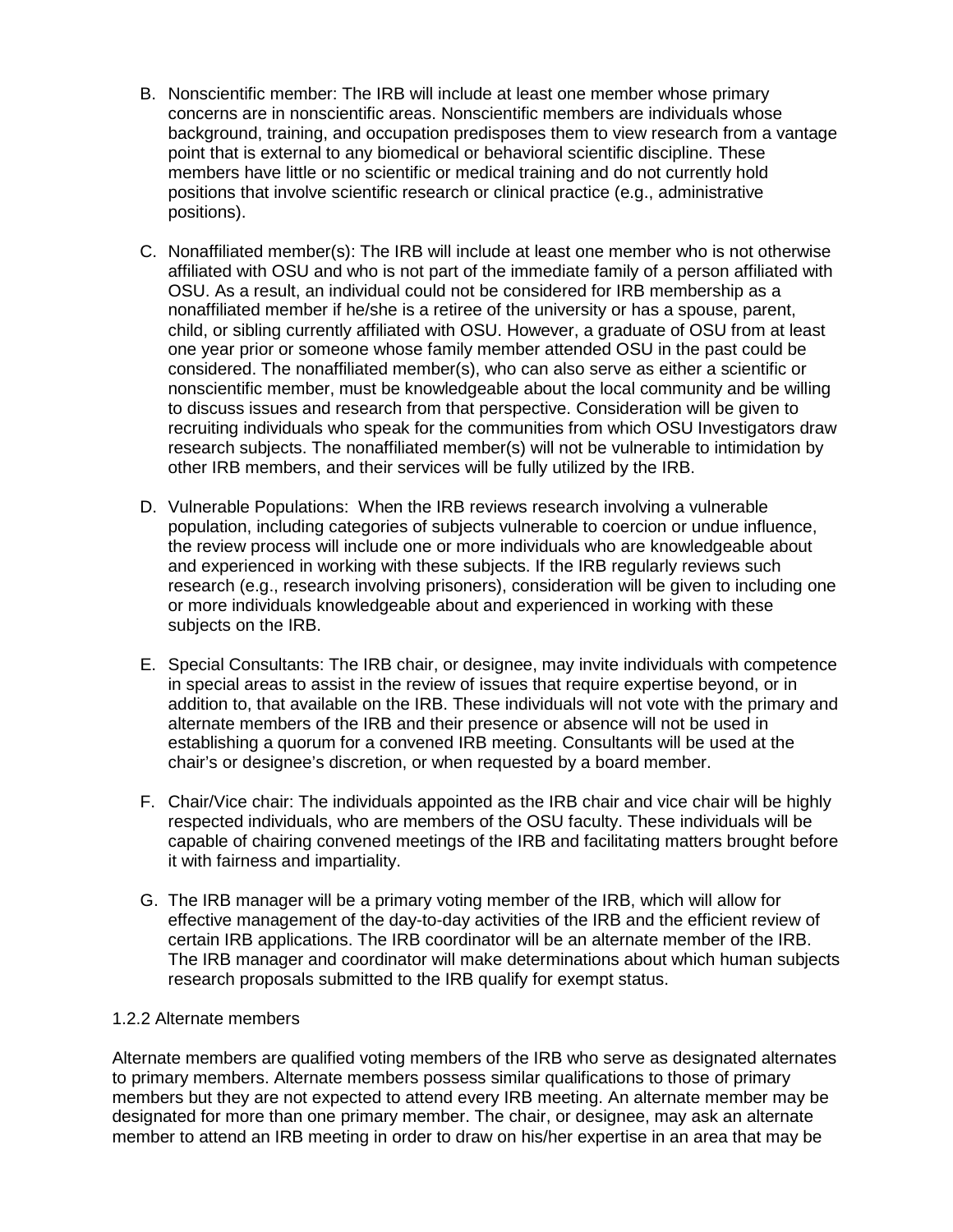relevant to that meeting's deliberations and/or to establish a quorum. An alternate member's presence at an IRB meeting in the place of an absent primary member may be used in establishing a quorum. Alternate members are encouraged to attend meetings and to participate in discussion as long as they reviewed all applicable meeting materials in advance. However, they will only vote when they are officially substituting for their designated primary member. An alternate member's absence is not used in establishing a quorum for a meeting. Alternate members may be asked to review applications qualifying for expedited review and to serve as primary reviewers for research proposals slated for review at convened meetings of the IRB.

## **1.3 IRB Roster/OHRP IRB Registration**

1.3.1 The IRB administrative staff will maintain an IRB Roster. IRB members and alternates will be queried occasionally regarding their areas of expertise. The IRB Roster, as presented in the IRB registration, will contain the following information:

- Name of IRB Member
- Earned Degrees
- Scientific Status (scientist/nonscientist)
- Expertise
- Representative Capacity (e.g., children, prisoners)
- Affiliation Status
- Office Held, where applicable
- Membership Status
- List of members for whom an alternate may substitute

1.3.2 The IRB manager will ensure that the IRB roster and the Office for Human Research Protections (OHRP) IRB registration are updated in a timely manner when membership changes are made.

# **2. SCOPE**

This policy and procedure applies to the membership of the IRB.

### **3. RESPONSIBILITY**

The IRB manager will maintain the IRB Roster and OHRP IRB Registration.

### **4. APPLICABLE REGULATIONS AND GUIDELINES**

45 CFR 46.103(b)(3) 45 CFR 46.107 45 CFR 46.115(a)(5)

### **5. REFERENCES TO OTHER APPLICABLE SOPs**

This SOP affects all other SOPs.